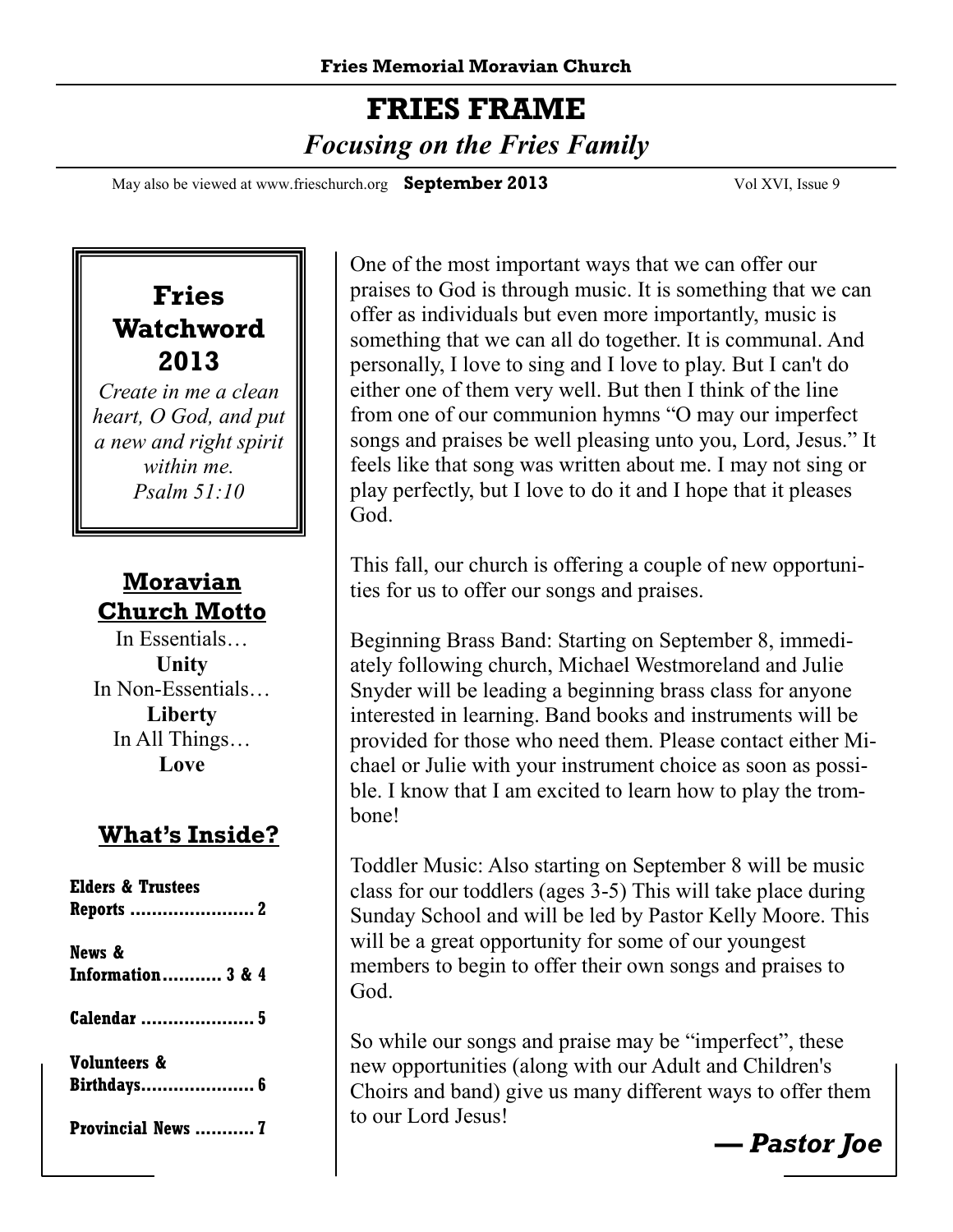#### Elders Report Fries Extra!

In August the Board Of Elders discussed the following.

Michael Westmoreland joined us to update the Elders about Worship and Music Committee issues, including plans to start a Beginner Band Class for all ages and offer suggestions for our children's Lovefeast traditionally held on Christmas Eve.

A detailed recommendation on the time and date of this program will be submitted to the Elders in September.

Julie Snyder and I will be going off Elders this fall. A Nomination Committee for new Elders will be formed soon.

The Elders approved a motion for Amanda Moody Schumpert, Director of Christian Education and Music Director at Calvary Moravian, to complete a new member's class with the intention of joining Fries. She is Scott Schumpert's, our church secretary, wife.

Submitted by *Greg Keener*, Vice Chair of The Board Of Elders

If you missed the most recent newsletter from the Board of Cooperative Ministries, be sure to pick one up or read it online.

Two members of Fries are featured in the Fall 2013 issue of the BCM Essentials.

**Greg Keener** was featured in the "Member Spotlight" Section, which gave a brief overview of his involvement in various activities in the Moravian Church.

**Heather Stevenson** was featured in the "Staff Spotlight" Section, which spoke about her role as the Administrative Assistant for the BCM.

You can read this recent issue by going online to http://www.moravian.org/board-ofcooperative-ministries.html, scrolling down, and clicking on "Read the latest edition of our quarterly newsletter," on the sidebar to the right.

#### **ATTENDANCE REPORT**

**August 2013: 267 (67 Average per 4 weeks)**  *August 2012: 328 (82 Average per 4 weeks)*

#### **TITHES & OFFERINGS 2013**

Actual YTD January-July: \$98,242.32 January-July average per month: \$14,034.62

#### **EXPENSES 2013**

Actual YTD January-July: \$111,824.90 January-July average per month: \$15,974.99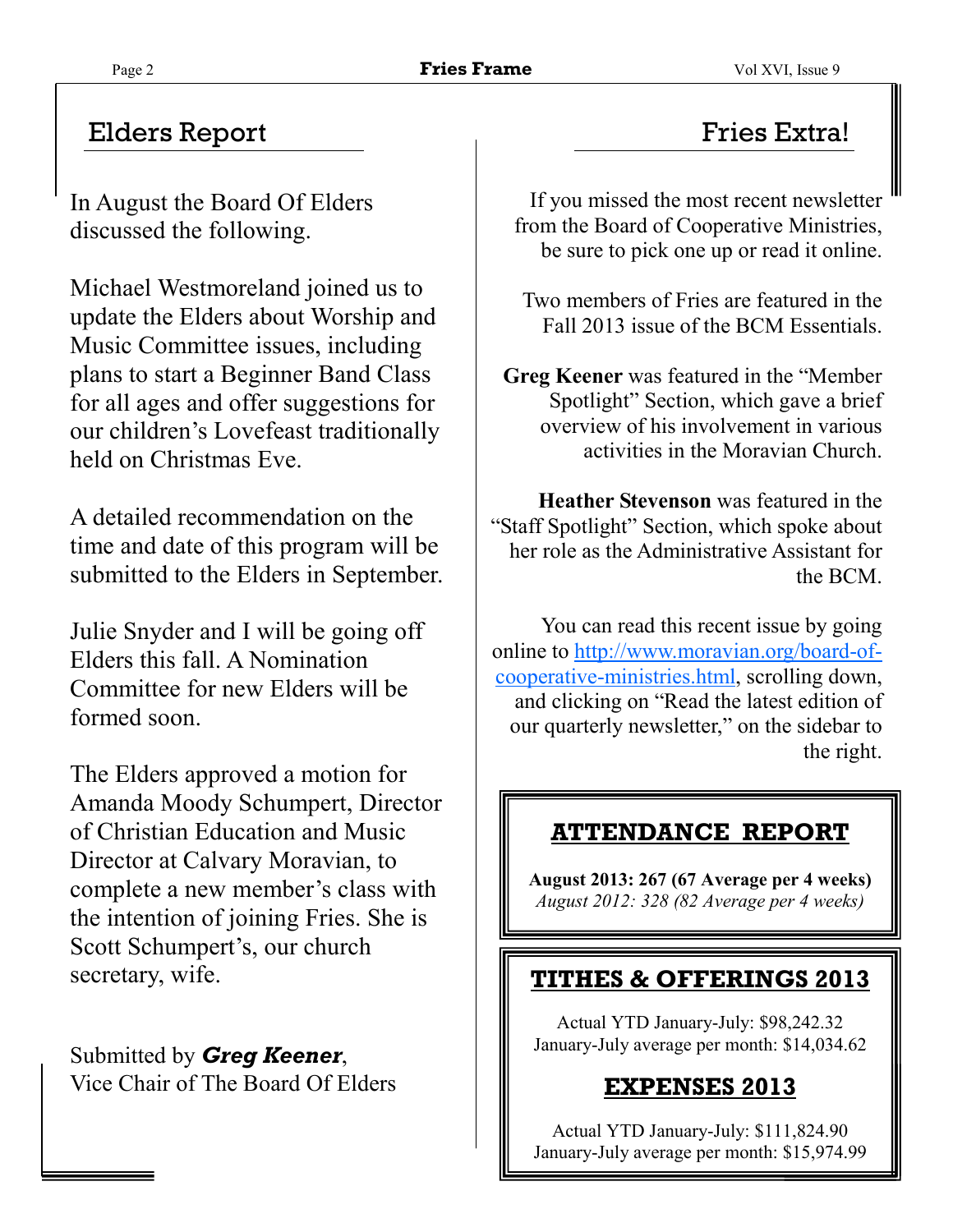# **Fries News**

#### **Beginning Brass Class Starting September 8!**



Have you ever wanted to learn to play a brass instrument so you can

participate in the Easter Sunrise Service, Lovefeast preludes, and other special services? **Beginning September 8**, immediately following church, Michael Westmoreland and Julie Snyder will be leading a beginning brass class for anyone interested in learning. Band books and instruments will be provided for those who need them. Classes will be for all ages from  $1<sup>st</sup>$  grade and older!

Please contact either **Michael** or **Julie** with your instrument choice as soon as possible.

### **You are invited to an Eagle Scout Court of Honor For Benjamin Lamb**

#### **Sunday, September 8, 2013 at 4:00 P.M.**

Fries Memorial Moravian Church

"Because you have influenced the choices I have made and the trails I have traveled, I would like to invite you to celebrate with me the achievement of Scouting's Highest Honor…"



#### **COMMUNITY** *SHRED* **DAY! September 7 — 10 am to 2 pm**



in the Fries Church Parking Lot 251 N Hawthorne Rd, Winston-Salem, NC 27104

September is a great time to clean out those

old tax returns, bank statements, medical records, credit card offers and receipts, and any other personal files and documents.

Protect your identity and shred with confidence with **Shamrock Shredding** of the Triad, a secure and professional service. Businesses welcome too!

Suggested **donations of \$5** will be asked for each "banker's box" of material. A minimum donation of \$5 will be required to participate. All donations will be used to support Fries missions and programs.

#### **Fries Church Retreat September 20 — 22 at Laurel Ridge**

The theme of the retreat is **"Great Sabbath: Be Still and Know that I am God"** 

The leaders for the retreat are Pastors Joe and Kelly Moore and Michael Westmoreland.

Registration forms are available in the vestibule. Please register today!



#### **Chicken Pie Supper**

**Saturday, September 14** from 4:30 PM until... Moravian chicken pie supper with all the trimmings! \$8 per person and \$4 for children 8 years & younger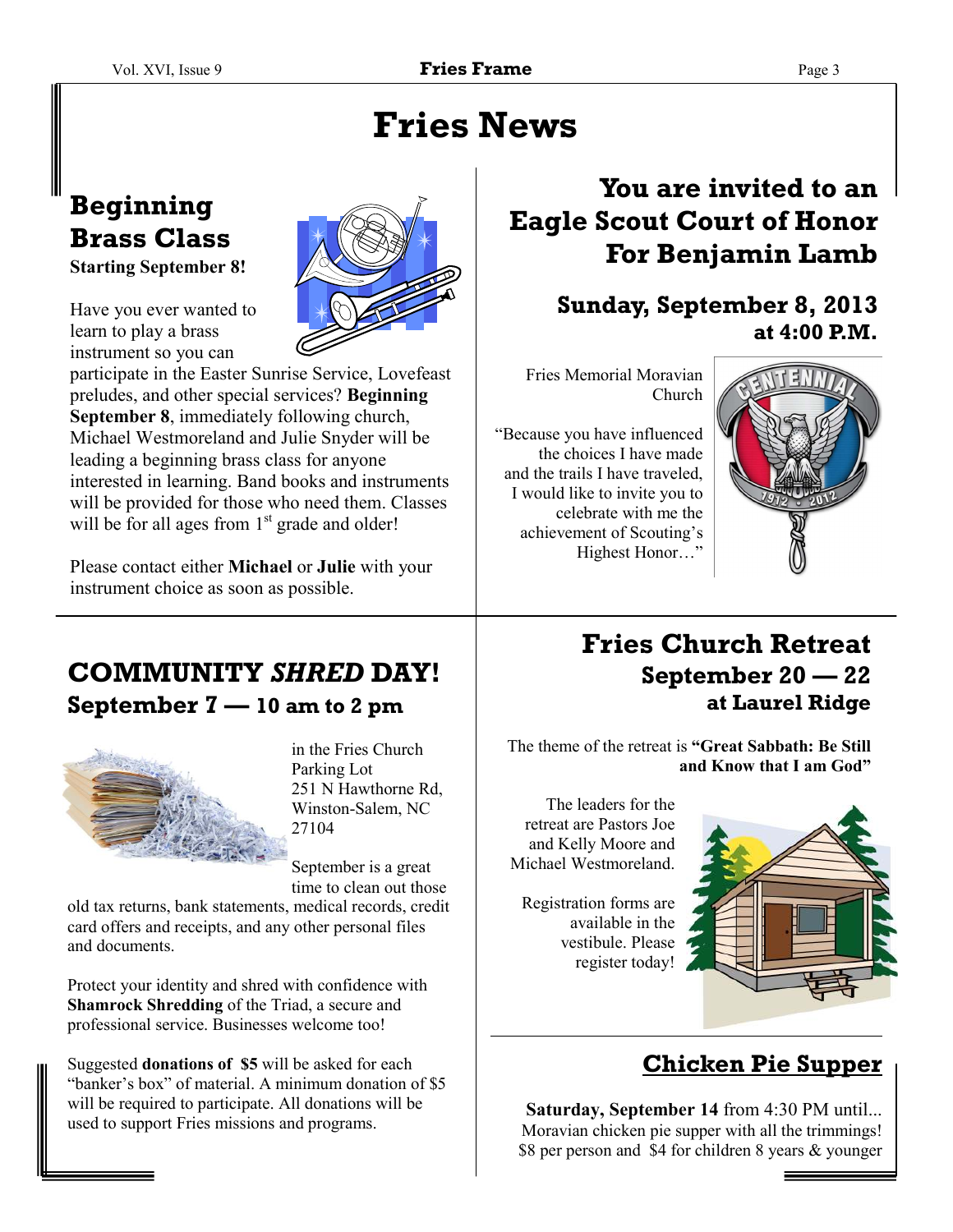# **Moraviana**

#### **Moravian Archives and Moravian Music Foundation**  *Lunchtime Lecture Series 2013 – 2014*

*September 12*  **Moravians in Germany**  C. Daniel Crews

*October 10*  **Sing to the Lord a New Song! A New Moravian Songbook**  Nola Reed Knouse

*November 14*  **Comenius the Hymn-Writer**  C. Daniel Crews

*December 12* 

**The Great Remake of Home Church (1912-1913): A Few Brief Words**  Richard W. Starbuck

*January 9*  **The Moravian Lower Brass Ensemble**  Nola Reed Knouse

*February 13*  **The Easter Cantata by Ernst Wilhelm Wolf**  Nola Reed Knouse

*March 13*  **What's a Synod, Anyway?**  C. Daniel Crews

*April 10*  **Where in the World Is the Moravian Church?**  Bishop Sam Gray

*May 8*  **Moravians in the Great War**  C. Daniel Crews

Lectures are held in the **Spaugh Recital Hall** of the Archie K. Davis Center, **from 12:15 – 12:45 p.m**., on the **second Thursday of the month**. **Admission is free**; bring a lunch if you like!

*WEATHER POLICY: If the Winston-Salem/Forsyth County Schools are closed because of weather, or if schools close early for weather, phone the office to see if we're here! 722-1742; 725-0651* 

#### **Fall Band Classes**  begin September 3, 2013

Once again **Salem Congregation** and **Home Church**  will sponsor band classes each Tuesday evening for all ages  $4<sup>th</sup>$  grade and older.

Beginning Band begins at  $6:30$ pm and  $2<sup>nd</sup>$  Year and Chorale Study Band classes which meet at 7:30pm each Tuesday. The classes are held at Home Church in Room 5 of the Rondthaler Memorial Building. If you have wanted to learn to play, 2013 is the year to make the commitment!

**For more information please contact:** 



Robah Ogburn – 985-3267 or Connie Merritt – kapwing@triad.rr.com

#### *Moravian Mania part 20*

 Last month's "Moravian Mania" question was: What innovation did Comenius add to school textbooks? Our great educator bishop of the Moravian Church always had an eye toward learning as a joy and not a drudge, and so he added pictures to his school textbooks, a true novelty at the time.

> This month's question: What mission was served by George Schmidt? Answer next month.

> > — Richard W. Starbuck Moravian Archives

#### **Moravian Calendar Notes**

Sept 8 — **Prayer Day for Christian Education** Sept 22 — **Prayer Day for Older Adults**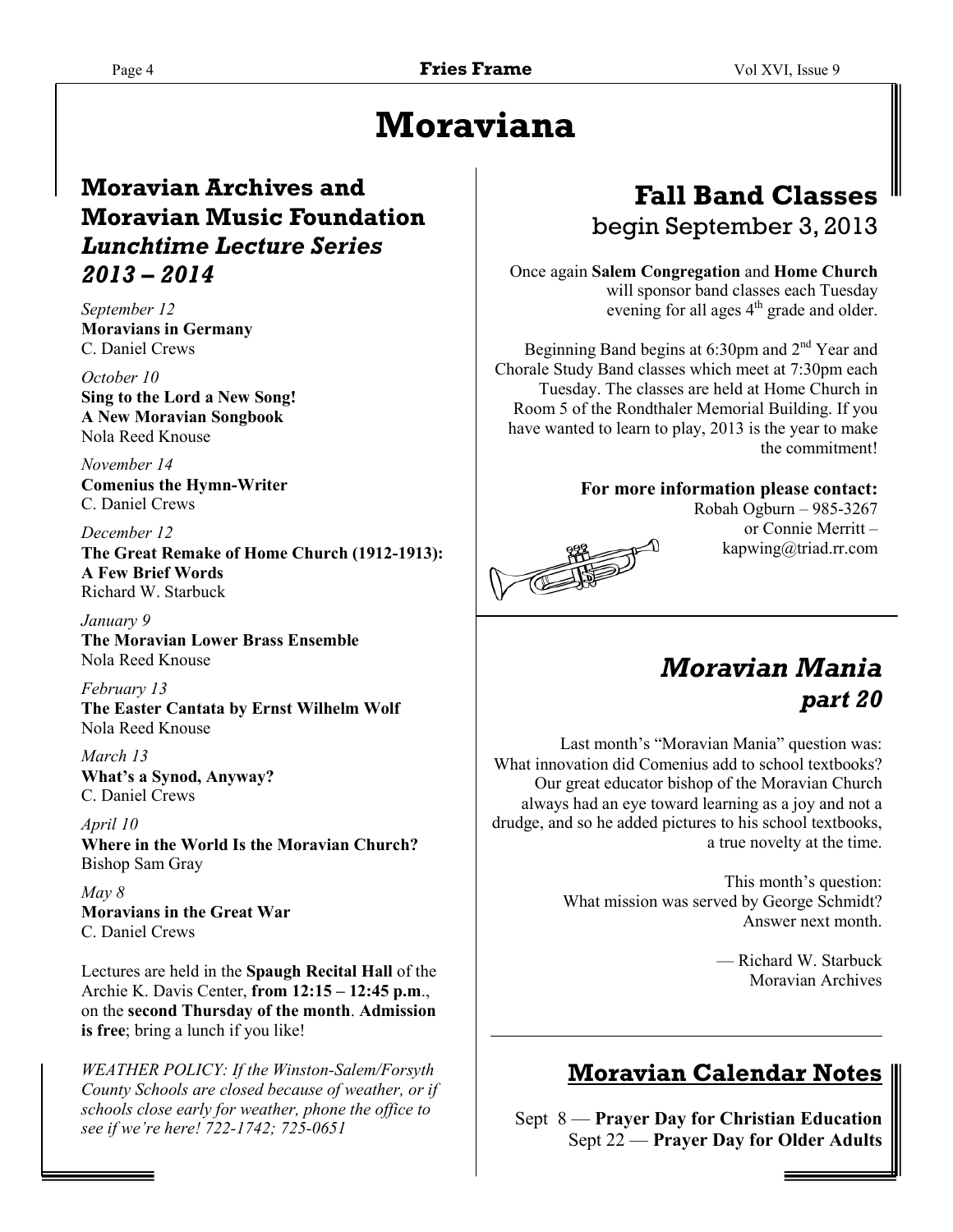| l      |
|--------|
| ſ<br>l |
|        |
|        |
|        |
|        |
|        |
|        |
|        |
|        |
|        |
|        |
|        |
|        |
|        |
|        |
|        |
|        |
|        |
|        |
|        |
|        |
|        |
|        |
|        |
|        |
|        |
|        |
|        |
| Í      |
| ĺ<br>í |
|        |
| ֠      |

# **September 2013**  September 2013

| $\overline{\text{ad}}$ | L                                                                                                                                                                                               | Fries Shred<br>$10 - 2:00$<br>Day!         | 4:30 Chicken<br>$\mathbf{14}$ | Pie Supper!                                                                                                                                 | $\overline{21}$                      | <b>Church Retreat!</b><br>$20 + 22$                                                                                                        | 28                                                          |                                                                                                                                              |                                                                                                                                                                                  |
|------------------------|-------------------------------------------------------------------------------------------------------------------------------------------------------------------------------------------------|--------------------------------------------|-------------------------------|---------------------------------------------------------------------------------------------------------------------------------------------|--------------------------------------|--------------------------------------------------------------------------------------------------------------------------------------------|-------------------------------------------------------------|----------------------------------------------------------------------------------------------------------------------------------------------|----------------------------------------------------------------------------------------------------------------------------------------------------------------------------------|
| Fri                    | $\bullet$                                                                                                                                                                                       |                                            | 13                            |                                                                                                                                             | $\overline{20}$                      |                                                                                                                                            | 27                                                          |                                                                                                                                              |                                                                                                                                                                                  |
| Thu                    | <b>S</b>                                                                                                                                                                                        | 7:00 Choir                                 | $\overline{12}$               | 7:00 Choir                                                                                                                                  | $\overline{1}$                       | 7:00 Choir                                                                                                                                 | $\overline{26}$                                             | 7:00 Choir                                                                                                                                   |                                                                                                                                                                                  |
| Wed                    | 4                                                                                                                                                                                               | 2 Table Starts<br>Triad Farm<br>$5 - 7:00$ | $\mathbf{I}$                  | Triad Farm<br>$2$ Table<br>$5 - 7:00$                                                                                                       | $\overline{18}$                      | Triad Farm<br>7:00 CE<br>$2$ Table<br>$5 - 7:00$                                                                                           | 25                                                          | Triad Farm<br>2 Table<br>$5 - 7:00$                                                                                                          |                                                                                                                                                                                  |
| Tue                    | $\mathbf{c}$                                                                                                                                                                                    | 7:00 Elders                                | $\mathbf{10}$                 | 7:00 Trustees                                                                                                                               | $\mathbf{1}$                         |                                                                                                                                            | $\overline{24}$                                             | CareGivers<br>10:30                                                                                                                          |                                                                                                                                                                                  |
| Mon                    | $\mathbf{\Omega}$                                                                                                                                                                               | Office Closed<br>Labor Day                 | $\bullet$                     | 10:30 Esther<br>White Circle<br>Begins                                                                                                      | $\overline{16}$                      | Chicken<br>Pie Group<br>9:00                                                                                                               | 23                                                          | 10:00 B & G<br>Committee                                                                                                                     | $\overline{\mathbf{30}}$                                                                                                                                                         |
| <b>Sun</b>             |                                                                                                                                                                                                 |                                            | 9:45 SS<br>œ                  | 4:00 Scout Court<br>12:00 Beg. Band<br>11:00 Worship<br>6:30 Concert                                                                        | 15                                   | 11:00 Worship<br>9:45 SS                                                                                                                   | 22                                                          | 11:00 Worship<br>9:45 SS                                                                                                                     | 11:00 Worship<br>Sunday Lunch<br>Noon 4th<br>9:45 SS<br>Club<br>29                                                                                                               |
|                        | Email: frieschurch@aol.com<br>Winston-Salem, NC 27104<br>Check us out on Facebook!<br>Moravian Church<br>251 N Hawthorne Rd<br>www.frieschurch.org<br><b>Fries Memorial</b><br>$(336)$ 722-2847 |                                            |                               | Director of Music and Organist<br>Rev. Joe Moore, Co-Pastors<br>Catherine Thrift, Organist<br>Michael Westmoreland,<br>Rev. Kelly Moore and | Harmon Carson, Custodian<br>Emeritus | Cameron Snyder, Band Director<br>Pat Byerly, Financial Secretary<br>Scott Schumpert, Secretary<br>Cameron Snyder, Chair<br><b>TRUSTEES</b> | Meredith Green, (Central Trustee)<br>Bobby Fouts, (RCC Rep) | Kathleen Brady, Secretary<br>George Lamb, Vice Chair<br>Patti Petree, Treasurer<br>Rev. Kelly Moore &<br><b>Bob Sellers</b><br><b>ELDERS</b> | Rev. Joe Moore, Co-Chairs<br>Greg Keener, Vice Chair<br>Whitney Lamb (Central)<br>Amy Jessup (RCC Rep)<br>Cindy Lamb, Secretary<br>Thornie Worley<br>Greg Knouse<br>Julie Snyder |

Page 5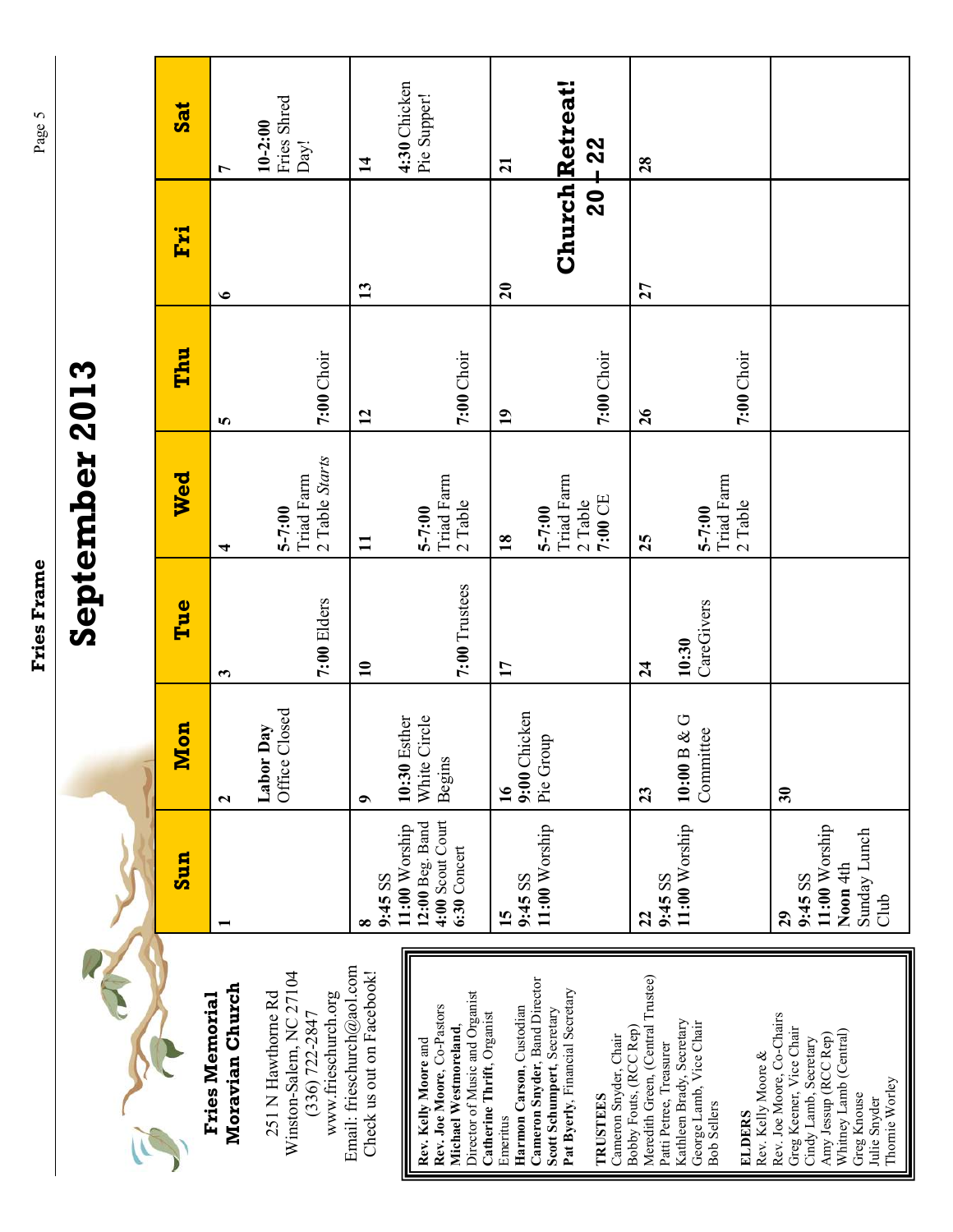# **September Volunteers**

|                                     | <b>Children's Worship</b>                                                                                                                                                                                          | <b>Sunday School</b>                                                                                                                                                       | <b>Nursery Worship</b>                                                   |                                                                                        |  |
|-------------------------------------|--------------------------------------------------------------------------------------------------------------------------------------------------------------------------------------------------------------------|----------------------------------------------------------------------------------------------------------------------------------------------------------------------------|--------------------------------------------------------------------------|----------------------------------------------------------------------------------------|--|
| $\mathbf{1}$<br>8<br>15<br>22<br>29 | No Service<br>No Service<br>No Service<br>No Service<br>Joe or Kelly Moore                                                                                                                                         | <b>Senior High Teachers</b><br>Rob Lang & Greg Keener<br><b>Middlers Teachers</b><br>Marty Haga & Tommy McNulty<br><b>Primary Teachers</b><br>George Lamb & Jennifer Davis | 1<br>8<br>15<br>22<br>29                                                 | Meredith Jessup<br>Alex Jessup<br>Molly Keener<br>Kenny Lamb<br>George Lamb            |  |
|                                     | <b>Trustee Schedule</b>                                                                                                                                                                                            | <b>Scripture Readers</b>                                                                                                                                                   |                                                                          |                                                                                        |  |
| 1<br>8                              | Bob Sellers & Meredith Green<br>Bobby Fouts & Patti Petree<br>15 Meredith Green<br>& George Lamb<br>22 Patti Petree & Kathleen Brady<br>29 Kathleen Brady<br>& Cameron Snyder                                      | <b>Greg Keener</b>                                                                                                                                                         | 1<br>8<br>15<br>22<br>29                                                 | <b>Tod Serfass</b><br>Kate Lamb<br>John Lamb<br>Michael Brady<br><b>Brian Faulkner</b> |  |
|                                     | <b>Ushers</b>                                                                                                                                                                                                      |                                                                                                                                                                            | <b>Greeters</b>                                                          |                                                                                        |  |
| 1<br>8<br>15<br>22                  | Ben Lamb, Justin Lang, Graham Lamb,<br>& Jacob Lamb<br>John Petree, Greg Keener, Warren Davis,<br>& Marty Haga<br>Bobby Fouts, Jack Austin, Don Carter, & Amy Jessup<br>Roger Faircloth, David Weber, Tod Serfass, | 1<br>8<br>15<br>22<br>29                                                                                                                                                   | Margie Lamb<br>Dave Polzien<br>Greg Knouse<br>John Petree<br>Pete Crater |                                                                                        |  |



 **29** Dave Polzien, Kate Lamb, John Lamb, & Andy Jessup

# **September Birthdays**

- **4** *George Lamb* **19** *Chance Ball* **26** *Cindy Lamb*
- 
- 
- 
- 
- **16** *Tommy NcNulty* **26** *Linda Perry* **30** *Elizabeth Ball*
- 
- **7** *Leslie Polzien* **21** *Corinne Serfass* **27** *Lisa Weber*
	-
	-
- **16** *Joseph Reich, Jr.* **25** *Thornie Worley* **30** *Pete Crater* 
	-
- 
- 
- **10** *Patti Petree* **23** *Jessica Haga* **27** *Kiersten Thompson*
- **13** *Chris Goode* **24** *Jeffrey Sykes* **29** *Billye Keith Jones* 
	-
	-

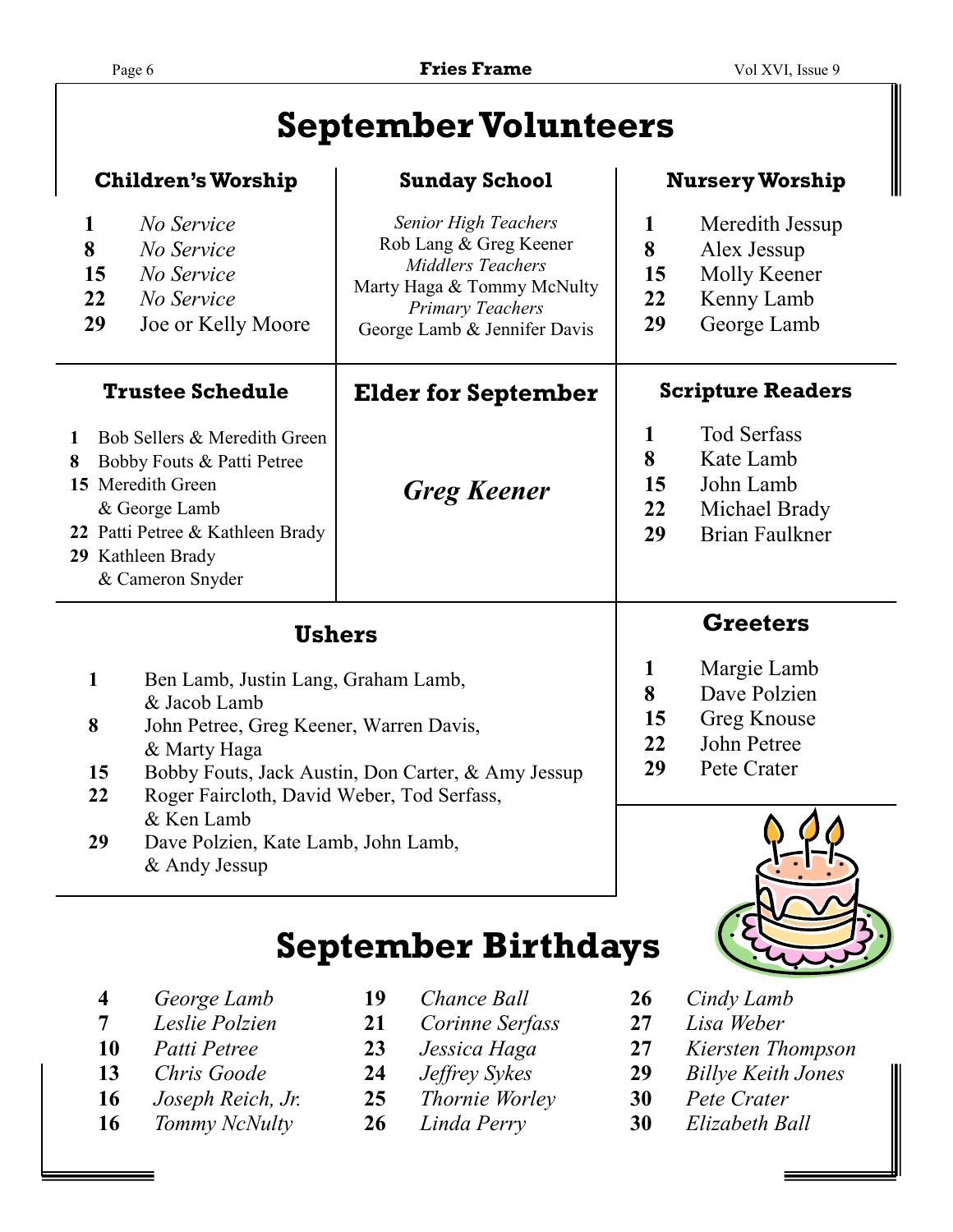# **Provincial News**

#### **Discovery Your Spiritual Type** *Workshop*



#### Sunday, Sept 15th Olivet Moravian 4:00 pm — 8:00 pm

Mark your calendars for a free workshop sponsored by the North Branch RCC on Sunday, Sept 15th at Olivet Moravian from 4:00pm-8:00pm, with a meal provided.

Ruth Cole Burcaw, executive director of the BCM, will lead this event and help you discover who you are as a spiritual person, what the spiritual profile of your worshipping group is, and much more. FREE Workshop, but please register online as a meal will be provided: http://www.planetreg.com/ E72911512324228

# **Chill 'n Chat Book Club Monday, October 7**

10:00am and 7:00 pm

Come to the BCM's first Chill 'n Chat Book Club event at the Grounds of the Unity Cafe in the BCM building at 500 S. Church Street, Winston-Salem!

The first book is *Unbroken* by Laura Hillenbrand. Simply get a copy of the book (from the Resource Center, public library, a friend, etc.), read it, and then attend our events to discuss it with others!

The BCM will offer morning and evening sessions on **Monday, October 7 at 10:00am and 7:00 pm**. Donna Hurt will share her story in a special follow-up event on **Monday, October 14 at 7:00pm** in the same location.

They'll be including online discussions for those who can't join in person. Register online at http://www.planetreg.com/ E812142039242553



#### **Stories and Songs from the South Branch**

#### Saturday, September 7

4:30 pm This outdoor event occurs at **Konnoak Hills Moravian Church**.

Food for the Body and Stories for the Soul will feature music by a guitar ensemble and combined bands, a cookout of burgers and hot dogs, and a worship service of stories of faith. Make your plans now to attend. Watch for more information to come or ask RCC Representatives Rebecca Jones or Barbara Davis.



#### **Winston-Salem Community Band Concert**

The Winston-Salem Community Band will play a concert on the lawn at Fries on **September 8**  at **6:30 pm**



#### **Sunnyside Ministry**

The food pantry gifts of the month for Sunnyside Ministry are **Beans, Corn, and Vegetables**.

#### **Crisis Control Ministry**

The food pantry gift of the month for Crisis Control Ministry is **Canned Beef Stew**.